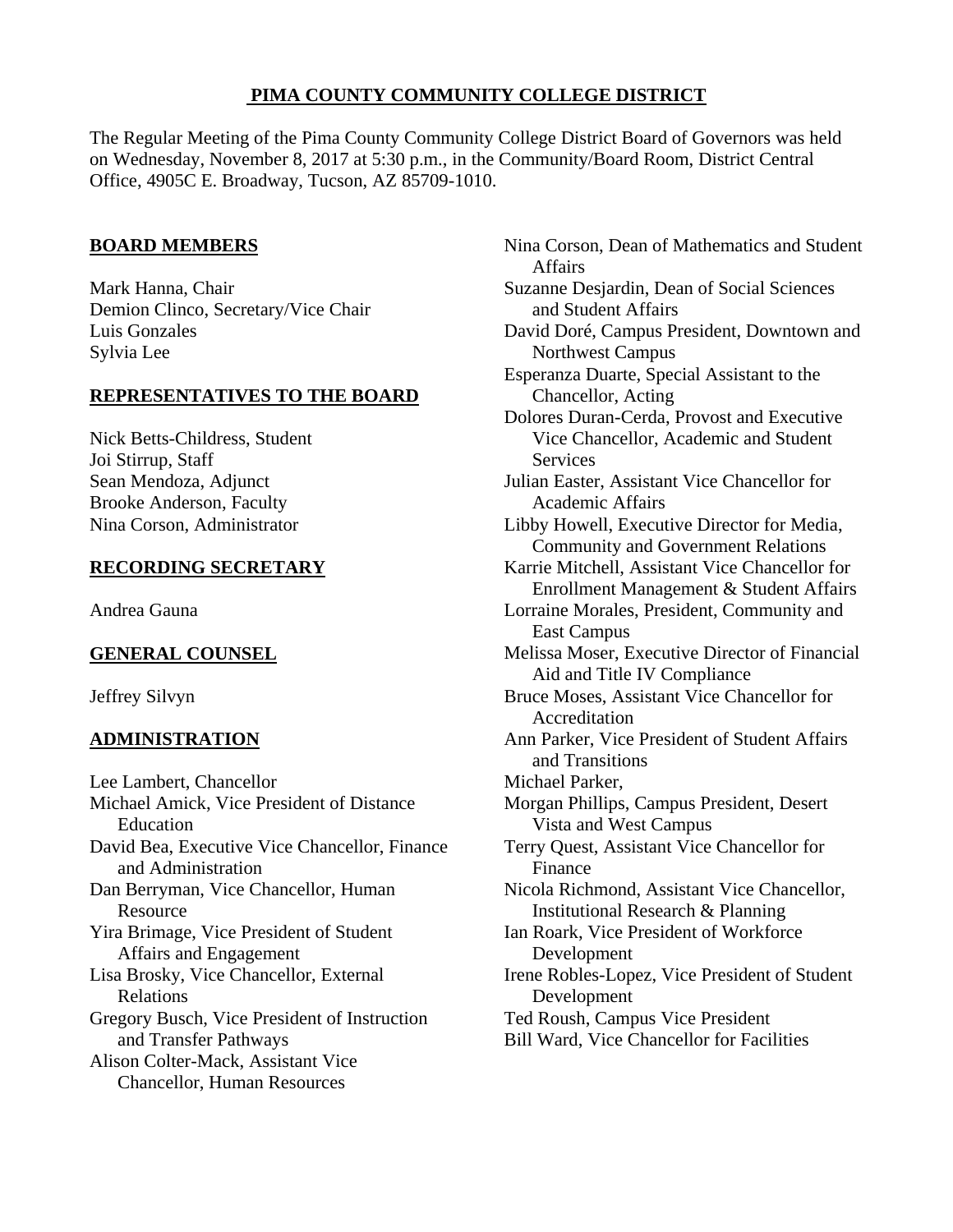Board of Governors Minutes Regular Meeting –November 8, 2017 Page 2

### **GENERAL MATTERS**

#### Call to Order

Mark Hanna called the meeting to order at 5:30 p.m.

#### Pledge of Allegiance

Mark Hanna led the Pledge of Allegiance

Roll Call Mark Hanna, Demion Clinco, Sylvia Lee and Luis Gonzales were present.

Governing Board Recognition and/or Awards — Campus President Dr. Morgan Phillips welcomed the honorees and recognized their achievements. Awards were presented to students, employees and community members.

#### Public Comment – Call to Audience

Jason Freed addressed the Board regarding contract negotiations. Tatiana Figueroa and Cecile Peranzi addressed the Board regarding a tobacco-free campus. Nathan Ramon addressed the Board regarding the tobacco-free policy. Mataj Boguszak addressed the Board regarding Board Policy 1.25.

#### Remarks by Governing Board Members

Chairperson Hanna reported on his attendance at the 8<sup>th</sup> Annual Veterans Conference and the opening of the East Campus veterans' space. Mr. Hanna acknowledged the veterans taking advantage of the educational opportunities at Pima Community College and is proud that the college offers those services. Mr. Hanna thanked the individuals working on the new advising model. He noted that he was interviewed by Premax Video, a documentary class at West Campus. The class is filming a documentary about DACA students. Mr. Hanna also attended a diversity chat session led by Dr. Sofia Ramos and toured the health professions program facilities at West Campus.

Board member Clinco acknowledged the institution for taking a leadership role in the Sun Corridor luncheon event and thanked everyone who participated in that event. Mr. Clinco also congratulated Chancellor Lambert for receiving an award from the Hispanic Chamber of Commerce.

Board member Lee reported on her attendance at the Center of Excellence forums for Applied Technology and Allied Health. Dr. Lee also attended the Diversity Forum and thanked Dr. Sofia Ramos, Dr. Dolores Duran-Cerda, administrators, and staff who helped to put the events together. In regards to Meet and Confer, Dr. Lee added the importance of the faculty, staff and administration coming together to move forward in positive way.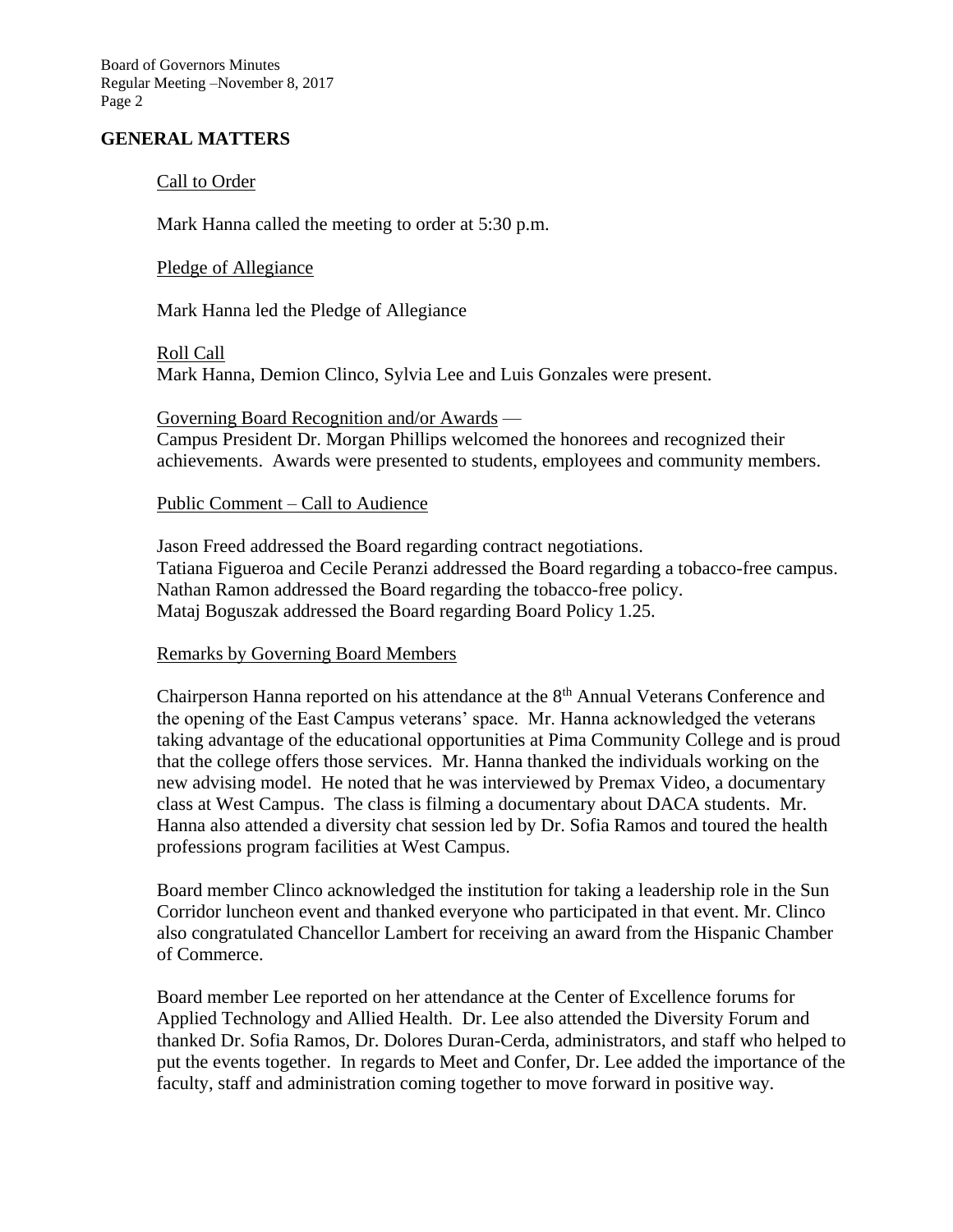Board of Governors Minutes Regular Meeting –November 8, 2017 Page 3

### **REPORTS**

#### Administration Report

#### **Accreditation Update**

Bruce Moses, Assistant Vice Chancellor for Accreditation and Quality Improvement reported on the recent visit from the Higher Learning Commission (HLC). A peer reviewer visited three PCC locations, Davis-Monthan, Public Safety Services, and Casino Del Sol. The peer reviewer spoke highly of the college and what they are doing to improve. Mr. Moses also thanked all individuals who helped to make it a fantastic visit.

Mr. Moses provided a brief update on the core components and reported that we are wellpositioned. He also noted that the Accreditation Steering Group is planning an all-day retreat in December and the group will be providing the Board with more information at a study session in January.

Chancellor Lambert thanked Mr. Moses for his leadership in coordinating and facilitating these efforts.

#### **Business Advisory Committees Update**

Dr. Ian Roark, Assistant Vice Chancellor of Workforce Development provided an update on PCC's advisory committee reform and revitalization. Dr. Roark discussed the four domains of the advisory committees, (1) labor market relevance and responsiveness, (2) curriculum and instruction, (3) program performance and improvement, and (4) partnerships.

Board member Gonzales asked about the process for determining if PCC is capable of providing a workforce for a new business. Dr. Roark noted that they will meet with either the business requesting the need or a side selector, review data provided by PCC's Institutional Research, Planning and Effectiveness department, and will tour campuses. He also noted that the most common things a business is looking for in a program are internships, work-based learning, customized training, and connections with students.

#### **Enrollment Update**

Lisa Brosky, Vice Chancellor for External Relations reported on the spring enrollment and retention efforts.

Ms. Brosky reported that in order to meet their goal of increasing enrollment 2% by the end of the academic year 2017/18, she must take advantage of niche marketing opportunities to build relationships with students. Ms. Brosky saw a 16% increase in enrollment after using a digital campaign. The campaign was able to measure the number of people clicking on our ad and then clicking through the think smart page, it also captured all activity on the page. The campaign will be used again during the four and eight-week semester start.

Ms. Brosky noted that they will continue to use some ongoing media to capture new students and will continue these marketing efforts this fall, spring and summer and through next fall.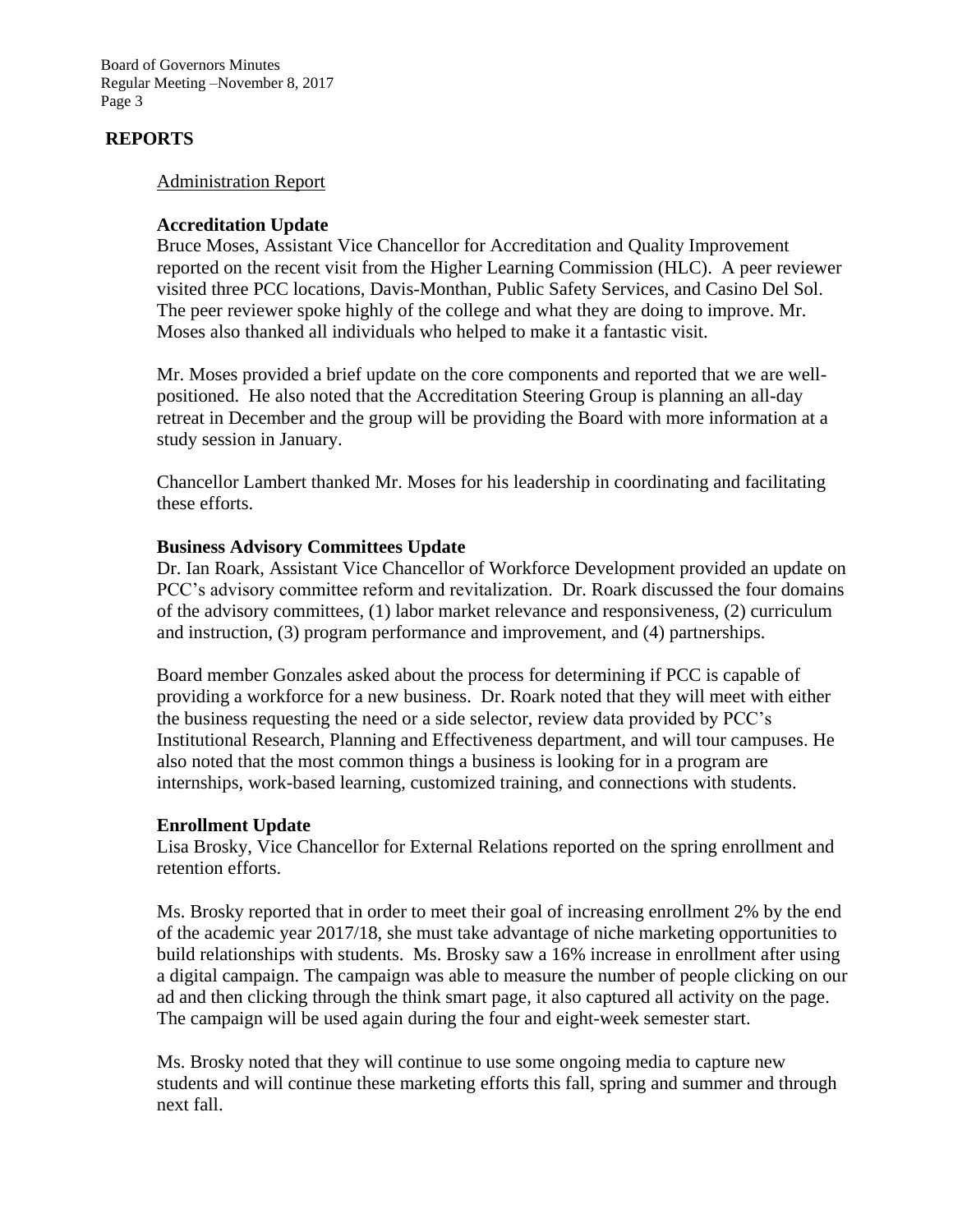Fast Pass sessions last summer were really successful, so they will try another version of this next Friday at Desert Vista campus. This one will aim at trying to get students to apply and complete their financial aid.

Ms. Brosky reported that another example of their niche marketing is to reach out to those students who applied for financial aid and put PCC down as their school of choice but did not complete the application.

Dr. Karrie Mitchell, Assistant Vice Chancellor for Enrollment Management and Student Affairs reported on some of the initiatives they are working on to improve retention. They are working on registration fairs, career cafes, and pizza and popcorn programs. Dr. Mitchell also noted that they are engaging Blackboard again to do an e-mail phone campaign to contact students who are registered for this semester but haven't registered for the spring semester. She is also working with student services staff to visit classrooms and make appointments to get students up and running.

Ms. Brosky added that they are working hard to get students to read their e-mails because this is a primary tool for PCC.

Board member Lee asked what marketing strategies have been most effective from the half million dollars the Board approved to boost marketing. Ms. Brosky noted that Fast Pass has been successful and there are plans to do some community outreach programs. A rebranding campaign will take place next year. Dr. Mitchell added that they are gearing up technology to be able to launch a success navigator program in the spring. She is also encouraging the entire college and community to wear nametags and shirts with Pima's logo.

Chancellor Lambert noted that the college has not been good with retention in the past but now with the centers of excellence, guided pathways, and the guaranteed scheduling model, the college hopes to see increases in enrollment, especially for the 24 to mid-40s and early 50s age group.

### **Fiscal Year 2018-2019 Proposed Budget Development Calendar**

Dr. Dave Bea, Executive Vice Chancellor for Finance and Administration reported on the new proposed budget development calendar, the new schedule will assist the Board with making informed decisions on the budget. This calendar can be found on the college website.

Dr. Bea noted that the schedule was developed to enable all of the major decision points to align, so that Finance is presenting a comprehensive budget. Several budget planning events have been created to ensure that there is a very inclusive budget process. The events include forums and discussions throughout the college and with the community. They are structured to include feedback from the Board's Finance and Audit Committee.

There will be a study session in December and the Finance and Audit Committee has been invited to join in. The study session will include an update on financial and operational performance metrics, enrollment numbers, and progress with expenditure limitations. There will also be discussions on tuition comparisons, property tax estimates, state information,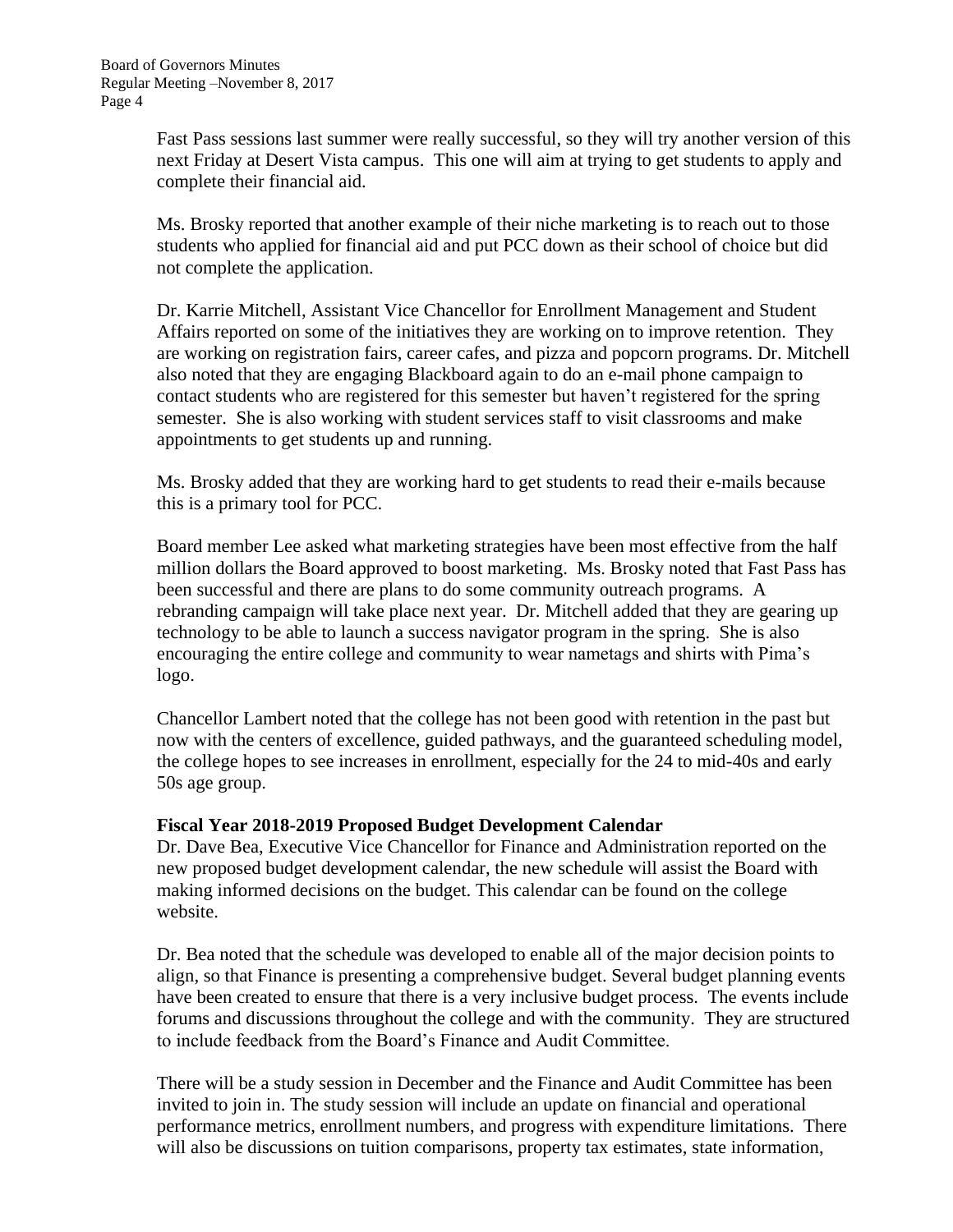personnel expenses, and contractual obligations. Dr. Bea noted that there will be another study session in February which will focus on tuition rates.

Board member Clinco noted that the Finance and Audit Committee reviewed the proposed calendar and voted to support and recommend the adoption of this framework.

Board member Gonzales noted his concern that there is no study session or meeting to discuss, in more detail, the justification for how funds are being allocated. Board member Clinco noted that delegation of authority has been given to the Chancellor to manage and run the college, as well as, creating a college budget. Mr. Clinco suggested that Mr. Gonzales set up an appointment with Chancellor Lambert and request those details one on one. Mr. Clinco also added that getting into a line-item scenario of the budget exceeds their role as a Board.

Dr. Bea noted that he is readily available to go over the budget with any of the Board members.

#### Reports by Representatives to the Board

#### *Staff – Joi Stirrup*

Staff Representative Joi Stirrup provided some information items from each campus. Downtown Campus is doing a small remodel to the student link area and student services, West Campus opens the new play *Popol Vuh* on November 9, East Campus hosted the opening of the veterans space, Northwest Campus is hosting the third annual AZ STEM Adventure on November 17, and Human Resources will conduct Phase 2 of the 2017/18 cyclical review. Staff Council is seeking additional volunteers for the outreach committee. The smoke-free policy survey has been reviewed by Staff Council but they do not have an official recommendation at this time, they need more background information on the tobacco-free campus coalition and would like to know how the policy is currently communicated and enforced.

### *Student – Nick Betts-Childress*

Student Representative Nick Betts-Childress highlighted student sponsored activities for each of the campuses. Some of these activities include the seven-series relaxation dynamic at Community Campus. Desert Vista will hold a blood drive, Choose Your Ride and No Texting and Driving event, and the Tucson Clean and Beautiful event. Downtown Campus will have a Veterans Day celebration. East campus is holding a Dia de los Muertos celebration. At Northwest Campus there will be an AZ STEM adventure event and West Campus will have a JADE Retreat. Student senate is holding a hurricane relief collection, students will work on fliers to send to each of the campuses to inform students on ways they can help with the hurricane relief.

Students did not present a recommendation/concern to the Board.

### *Adjunct – Sean Mendoza*

Adjunct Representative Nick Betts-Childress did not report on Adjunct Faculty but noted that there will be an employee recognition event in December and adjunct will be recognized.

Adjunct Faculty did not present a recommendation/concern to the Board.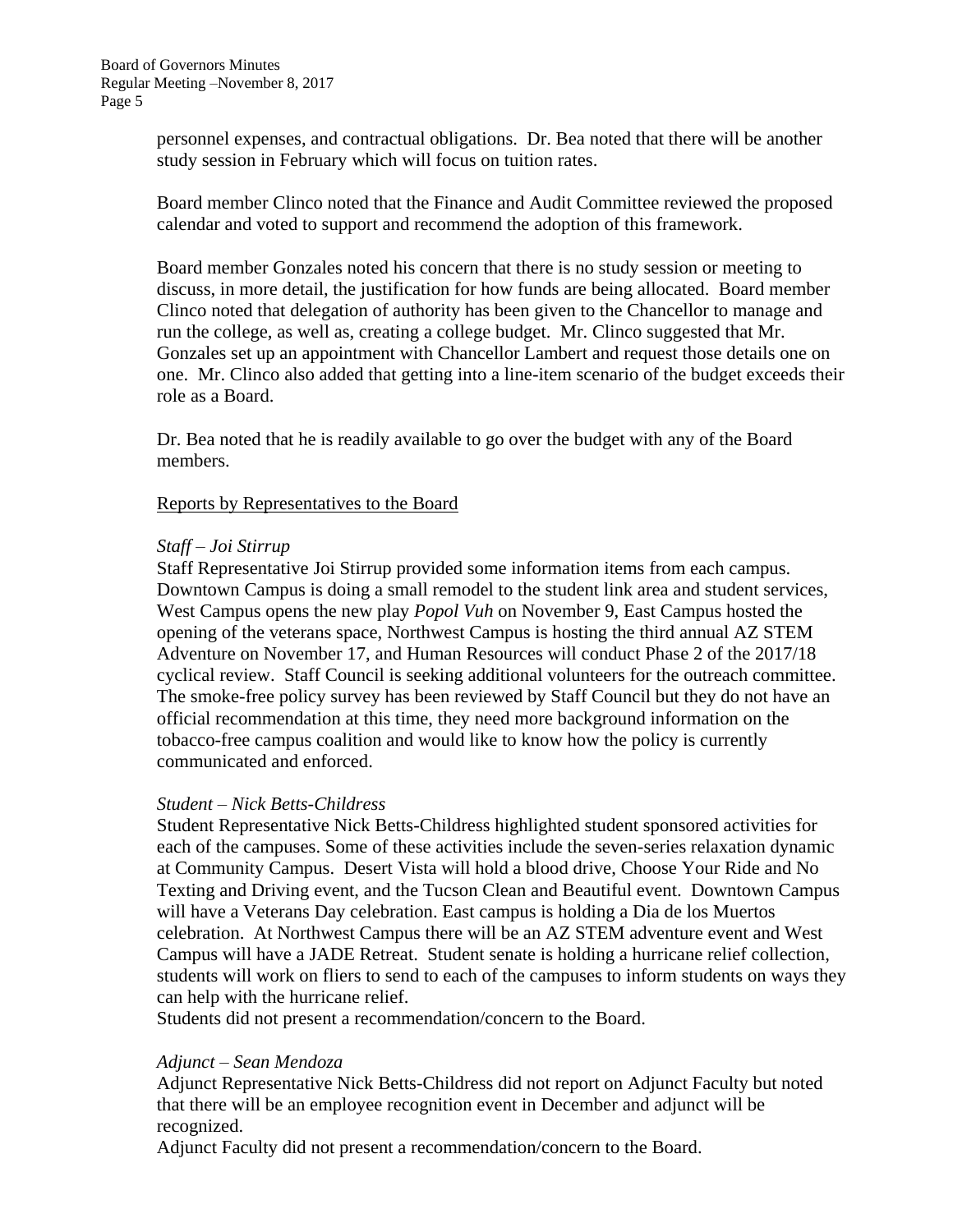### *Faculty – Michael Parker*

Faculty Representative Michael Parker reported on the letter to the Arizona Congressional Delegation in support of DACA. Faculty Senate is working with the Provost office regarding new faculty leadership position workloads, uneven clerical support and compensation. Mr. Parker also reported on some of the faculty accomplishments this year. Faculty Senate shared their concerns with BP 5.01 and the course audit that was conducted. They are concerned with how it will affect the faculty compensation.

#### *Administrator – Nina Corson*

Administrator Nina Corson reported on the multiple measures process, Pima Connection, and the centers of excellence summits.

Administrators did not present a recommendation/concern to the Board.

Board member Lee asked Mr. Parker for more information on why Faculty Senate doesn't support the idea of nonsmoking on campus. Mr. Parker noted that the faculty members feel it is too Big Brotherish and that it would be better to enforce the smoking areas that the college has and not drive the smoking individuals off campus all together. He noted that the students didn't support it.

Board member Lee asked that Chancellor Lambert address Ms. Stirrup's concern about the summer 2018 and the tobacco-free campus policy. Ms. Stirrup noted that their concerns were with how the new tobacco policy is being communicated and how it will be enforced. Dr. Lee asked Chancellor Lambert to provide Staff Council with more information so that they can make a recommendation.

### Chancellor's Report

Highlights of Chancellor's report included:

- How the concept of singularity could affect the college and how that could implicate teaching and learning
- AZ Tech Council-Tech & Business Expo Member of the Year Award
- Pima Community College/Superintendents Luncheon
- Meetings with Phoenix Legislators
- The Internationalization Consortium-China Study Tour
- Meet & Confer –BP and AP 1.25 will posted in the near future for the 21-day comment period
- Virtual reality club created by West Campus' digital arts media
- Tobacco-free proposal
- Aspen 150 list

Chancellor Lambert added that there are hard decisions ahead and we must do them with the future in mind.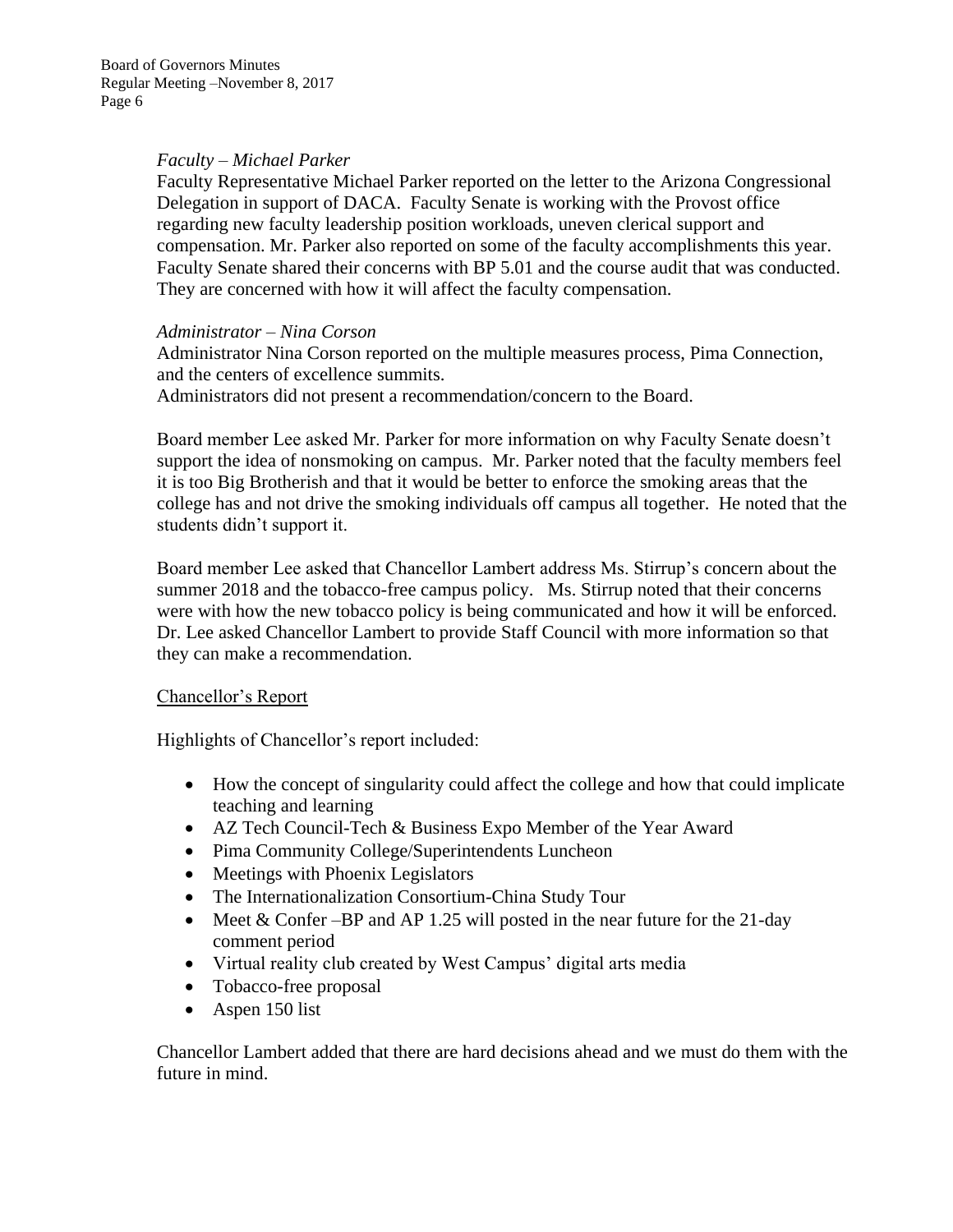## **4.2(2) Discussions and possible revision of Governing Board bylaws**

### **Motion No. 201711-02**

Chairperson Hanna asked to move item #4.2(2) Discussions and possible revision of Governing Board bylaws out of the agenda schedule.

Attorney Susan Segal was tasked by the Board to review their bylaws, specifically the rules of procedures used in meetings. Ms. Segal noted that because this Board is a small Board, the rules don't always fit and there are other Open Meeting Laws that conflict with Roberts Rules of Order. Ms. Segal briefly went through the changes requested by the Board members at a previous meeting.

Demion Clinco-M, Sylvia Lee-S to adopt the revision of bylaw 6 as presented.

Luis Gonzales motioned to make an amendment to the item presented. A first dot point will be added to clarify that a motion to table and motion to limit debate do not require discussion.

Sylvia Lee seconded.

Demion Clinco and Sylvia Lee approved the motion to amend.

Mark Hanna-M, Sylvia Lee-S to move the motion as amended.

Vote: All Board members present voted "aye" by voice vote. None were opposed. **Motion CARRIED**.

# **INFORMATION ITEMS**

Financial Report – September 2017 Financial Statements This item was noted as an information item.

Employment Information This item was noted as an information item.

Adjunct Faculty Appointments This item was noted as an information item.

Facilities Department memo regarding Loaned Executive Management Assistance Program (LEMAP) Report This item was noted as an information item.

# **ACTION ITEMS**

Consent Agenda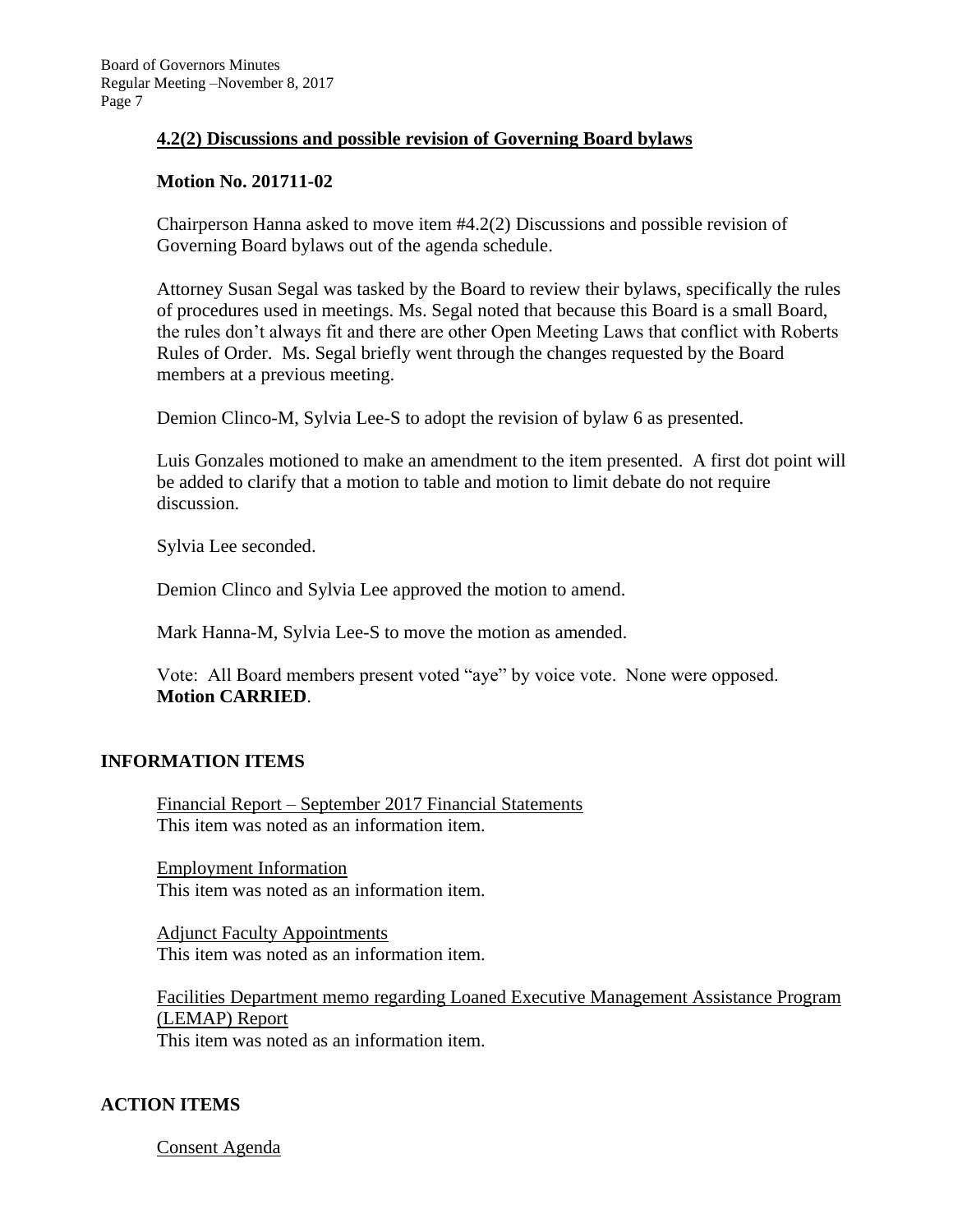Board member Luis Gonzales asked that item 4.1(6) Board Policy Changes-Final Reading be moved to Other Action Items to discuss.

## **Motion No. 201711-03**

Demion Clinco – M, Sylvia Lee – S, to approve the Consent Agenda.

- 4.1 (1) Approval of Minutes of the following meetings:
	- A. Study Session of October 2, 2017
	- B. Special Meeting to conduct Executive Session on October 11, 2017
	- C. Regular Meeting of October 11, 2017
	- (2) Grant Proposal: East Campus Veterans Upward Bound Program, 2017-2022
	- (3) Grant Proposal: GOHS STEP Enforcement Related Equipment, FY 2017
	- (4) Multiple Program Inactivations
	- (5) Contract: Enterprise Network Systems for Aruba Switches, FY18

Vote: All Board members present voted "aye" by voice vote. None were opposed. **Motion CARRIED**.

# **OTHER ACTION ITEMS**

Olympus Janitorial Services for Higher Education

### **Motion No 201711-04**

Sylvia Lee-M, Demion Clinco-S to adopt the new agreement for custodial services as presented.

Ouaffa Chuffe-Moscoso, Director of Environmental Health & Safety noted that the existing contract is in place through December 31, 2017 and the new company will begin services on January 2, 2018. A transition process is in place. Olympus will retain the most qualified employees from our current contractor and will offer a higher wage. She also noted that it takes approximately 50 employees to handle janitorial services for all campuses.

Bill Ward, Vice Chancellor for Facilities noted that in the case that emergency services are requested, the cleanup service is included in the Olympus contract. In the case of water damage and cleanup services where cleanup is needed for mold or asbestos, the college has an additional contract for that service.

Chairperson Hanna noted his concern that the Board is continually presented with contracts to approve that have not been looked over for errors and noted that the date on this contract is dated 2016.

Vote: All Board members voted "aye" by voice vote. None were opposed. **Motion CARRIED**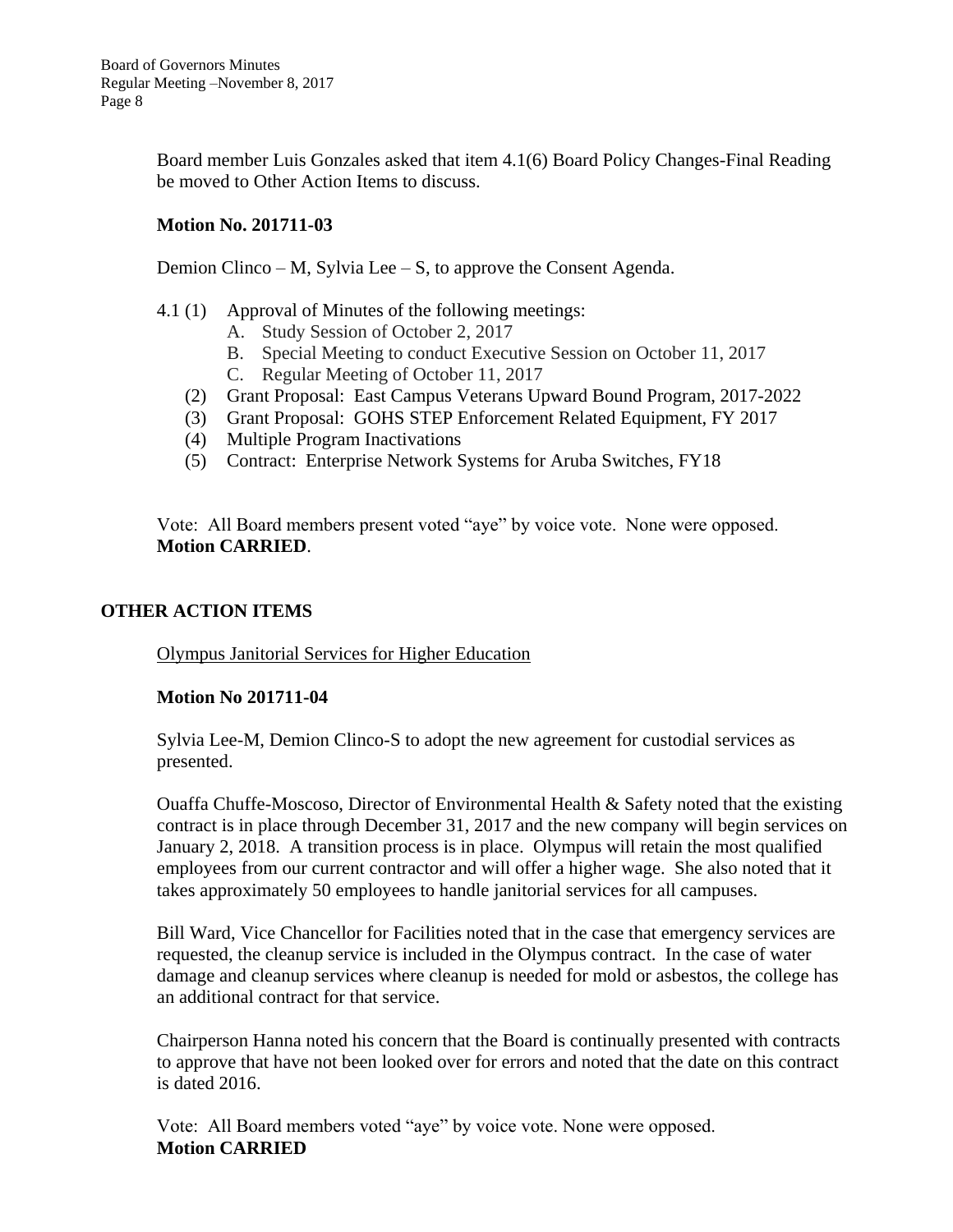Discussion and Nomination of Board member(s) to Association of Community College Trustees Advisory Committees

# **Motion No 201711-05**

Demion Clinco-M, Sylvia Lee-S motion to approve the nomination of Mark Hanna to serve on the ACCT Member Communication Committee.

Vote: All Board members voted "aye" by voice vote. None were opposed. **Motion CARRIED**

### Board Policy Changes-Final Reading [BP 1.05: Delegation of Authority to the Chancellor]

Item 4.1(6) Board Policy Changes-Final Reading [BP 1.05: Delegation of Authority to the Chancellor] was moved from the Consent Agenda. Board member Hanna noted that the discussion be limited to specific changes only.

### **Motion No. 201711-06**

Demion Clinco – M, Sylvia Lee – S, to approve Board Policy 1.05 Delegation of Authority to the Chancellor.

Jeff Silvyn clarified that the Board has authority to contract and it has the authority to delegate the power. If the Board chose, it can delegate whatever type of agreement authority it believes appropriate to the Chancellor.

There was discussion about the difference between contractual agreements with outside entities versus PCC's agreements with their employees.

Board member Clinco noted that when Chairperson Hanna agreed to move this item, discussion would be limited to the dollar amount specifically. Mr. Clinco moved to take action on this item and call the question.

Mr. Gonzales asked Mr. Clinco if he could withdraw his motion so the discussion could continue.

### **Motion No. 201711-07**

Demion Clinco-M, Sylvia Lee-S to close the debate.

Mr. Gonzales asked to have additional discussion to have an amendment proposed. Mr. Clinco denied his request.

Mark Hanna, Sylvia Lee, and Demion Clinco voted "aye" by voice vote. Luis Gonzales voted "nay" by voice vote. **Motion CARRIED**